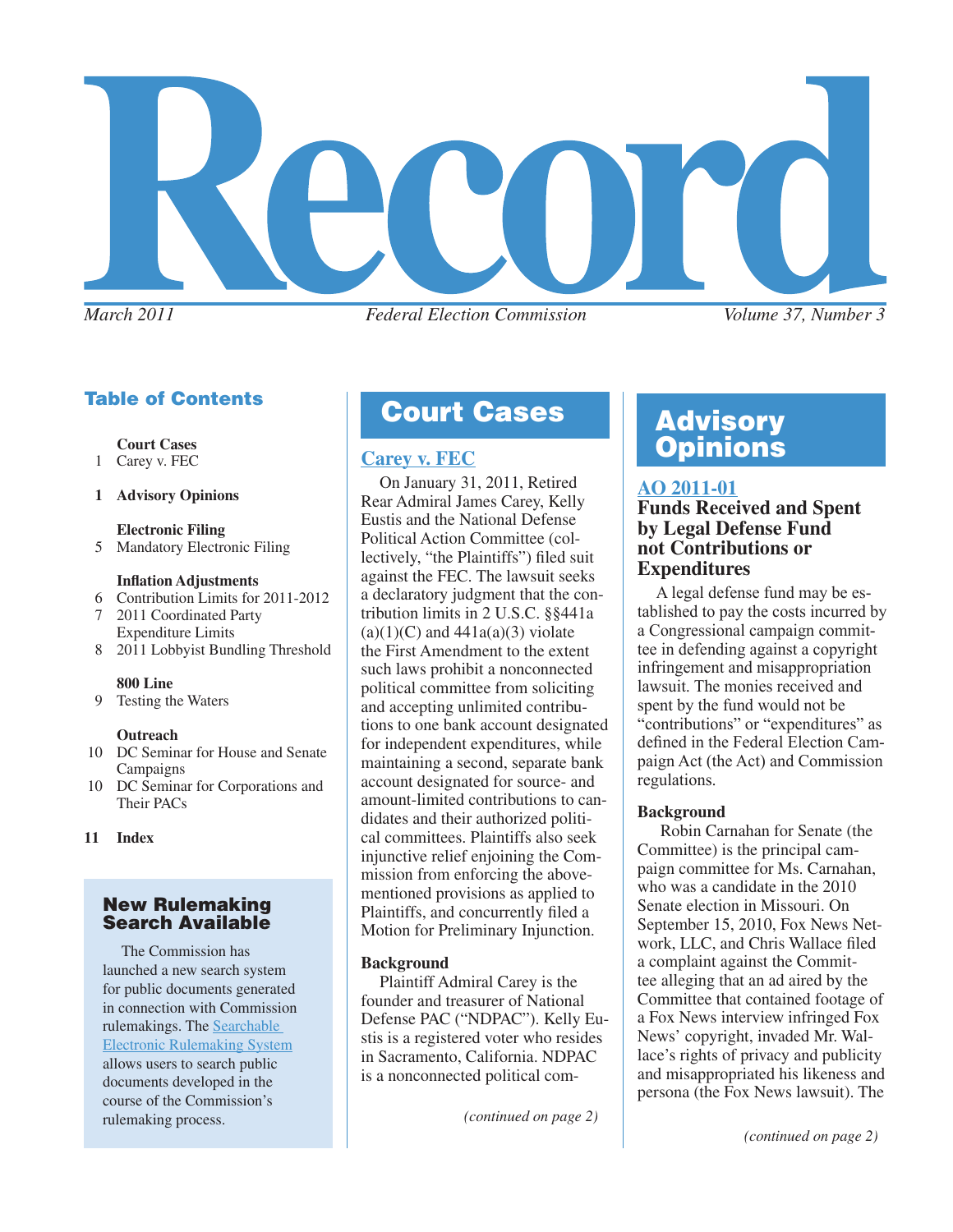### Court Cases

*(continued from page 1)*

mittee registered with the FEC that raises and spends funds to support candidates for federal office who are military veterans and who agree with NDPAC's goals.

On August 11, 2010, NDPAC submitted an advisory opinion (AO) request to the FEC asking whether, based on court decisions in *Citizens* 

#### **Federal Election Commission 999 E Street, NW Washington, DC 20463**

800/424-9530 (Toll-Free) 202/694-1100 (Information Div.) 202/501-3413 (FEC Faxline) 202/219-3336 (TDD for the hearing impaired)

**Cynthia L. Bauerly**, Chair **Caroline C. Hunter**, Vice Chair **Donald F. McGahn II**, Commissioner **Matthew S. Petersen**, Commissioner **Steven T. Walther**, Commissioner **Ellen L. Weintraub,**  Commissioner

**Alec Palmer,** Acting Staff Director **Christopher Hughey**, Acting General Counsel

Published by the Information Division of the Office of Communications **Greg J. Scott**, Assistant Staff Director **Amy L. Kort,** Deputy Assistant Staff Director **Myles G. Martin**, Editor

<http://www.fec.gov>

FOLLOW US ON **Ewitter** 

*United* and *SpeechNow<sup>1</sup>* , and the Commission's conclusions in AOs 2010-09 (Club for Growth) and 2010-11 (Commonsense Ten), it could raise unlimited contributions from individuals, political committees, corporations and unions for the express purpose of making independent expenditures. Simultaneously, NDPAC would raise additional contributions from individuals and political committees subject to the \$5,000 per calendar year contribution limit under 2 U.S.C. §441a(a) in order to make contributions to federal candidates. NDPAC proposed recording and segregating its contributions by type into separate bank accounts. The Commission considered draft responses to the request, but was unable to approve an AO by the required four affirmative votes.

As a result, NDPAC claims that it curtailed its activities during the 2010 election cycle. The committee states that it planned to make independent expenditures targeting several opponents of its endorsed candidates, but the constraints of the \$5,000 per year contribution limit prevented it from gathering the necessary resources. NDPAC says it plans to make similar independent expenditures during the 2012 primary and general election periods and claims to have a donor (Mr. Eustis) willing to give \$1,300 above the \$5,000 statutory limit to fund those expenditures. NDPAC asserts that without the legal authority to solicit unlimited contributions, its speech will be abridged. In addition, the Plaintiffs maintain that NDPAC and Admiral Carey will face a threat of prosecution if they solicit or accept contributions to fund NDPAC's independent expenditures, and that Mr. Eustis will face a threat of prosecu-

*1 Citizens United v. FEC, 130 S.Ct. 876 (2010) and SpeechNow.org v. FEC, 599 F3d 686 (D.C. Cir. 2010).*

tion if he makes contributions above the \$5,000 limit to fund NDPAC's independent expenditures.

### **Complaint**

The Plaintiffs seek a declaratory judgment from the court that the contribution limits in 2 U.S.C.  $\S$ §441a(a)(1)(C) and 441a(a)(3) are unconstitutional as applied to them and to any other supporters who wish to make contributions to NDPAC for its independent expenditures. The Plaintiffs also seek preliminary and permanent injunctions enjoining the FEC from enforcing those provisions against them and against any supporters who wish to make contributions to NDPAC for its independent expenditures.

The full text of the complaint is available at [http://www.fec.gov/law/](http://www.fec.gov/law/litigation/carey_carey_complaint.pdf) [litigation/carey\\_carey\\_complaint.](http://www.fec.gov/law/litigation/carey_carey_complaint.pdf) [pdf](http://www.fec.gov/law/litigation/carey_carey_complaint.pdf).

U.S. District Court for the District of Columbia: 1:11-cv-00259-RMC (D.D.C. filed Jan. 31, 2010).  *—Zainab Smith*

### Advisory Opinions

*(continued from page 1)*

litigation was recently settled by the parties. The Committee's costs to defend the lawsuit total more than \$85,000, and may continue to accrue until the settlement is finalized.

The Committee proposes that a separate legal defense fund (the Fund) be established to defray the Committee's legal costs. The Fund would be independent from the Committee and would not be administered or controlled by the Committee. The Committee would not be involved in soliciting donations to the Fund. None of the individuals involved in establishing, administering or operating the Fund would be federal candidates or federal officeholders. Solicitations for the Fund, either in person or in writing, would be accompanied by a letter

*(continued on page 3)*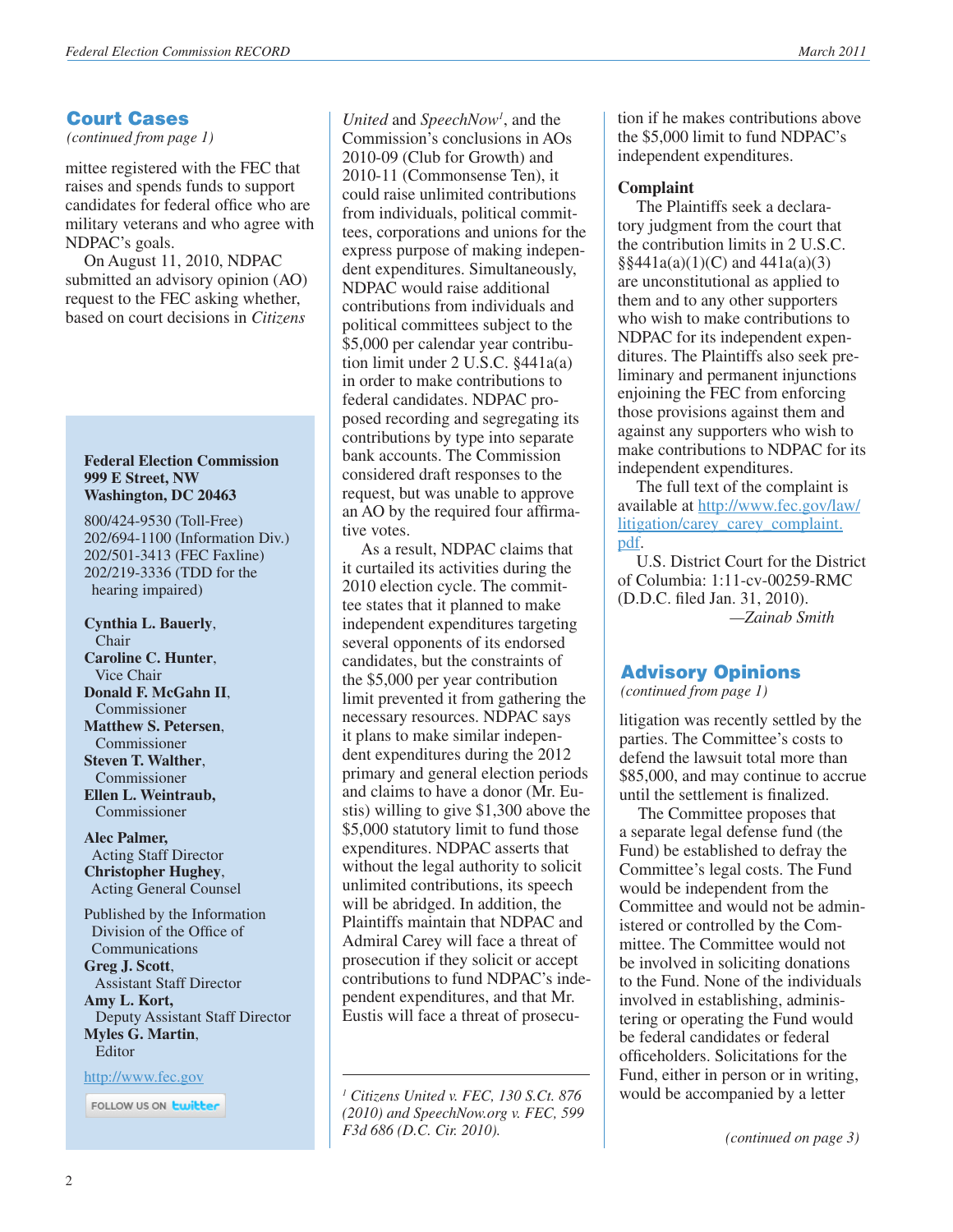### Advisory Opinions

*(continued from page 2)*

stating the purpose of the Fund and noting that no amounts given to the Fund would be used for the purpose of influencing any federal election. Solicitations for the Fund would be conducted separately from any solicitations for the Committee or any other federal political committee. The Fund plans to accept unlimited amounts from individuals, political committees, corporations and labor organizations. The Fund would terminate once all legal costs were paid, and any excess funds would be refunded or donated to charity.

### **Analysis**

The Act and Commission regulations define the term "contribution" as any gift, subscription, loan, advance or deposit of money or anything of value made by any person for the purpose of influencing any election for federal office. 2 U.S.C. §431(8)(A); 11 CFR 100.52(a). Similarly, the term expenditure is defined as any purchase, payment, distribution, loan, advance, deposit or gift of money or anything of value made by any person for the purpose of influencing any election for federal office. 2 U.S.C. §431(9)(A); 11 CFR 100.111(a).

The Commission has previously concluded that funds received or disbursed for the purpose of defending against certain types of lawsuits are not for the purpose of influencing a federal election, and are therefore not contributions or expenditures. *See* AOs 1981-16, 1981-13 and 1980-04.

The money received and disbursed by the Fund would be strictly for the purpose of paying the Committee's legal costs in connection with the Fox News lawsuit. Specifically, this money would compensate the Committee's counsel for legal services that enabled the Committee to present a defense to a civil complaint in a lawsuit alleging copyright infringement, invasion of

privacy and right of publicity, and misappropriation of likeness and identity, and to settle the case. The proposed Fund would be established and administered separately and independently from the Committee. Solicitations for the Fund would be conducted separately from any solicitation for the Committee, and all amounts received by the Fund will be held separately from the Committee's funds. No amounts given to the Fund could be used for the purpose of influencing any federal election. Therefore such receipts and disbursements would not be "contributions" to, or "expenditures" by, the Fund, as defined in the Act and Commission regulations, nor would they be in-kind "contributions" from the Fund to the Committee.

Since the funds received and disbursed by the Fund are not contributions or expenditures, they are not subject to the source prohibitions, amount limitations or reporting requirements of the Act and Commission regulations

Accordingly, nothing in the Act or Commission regulations would limit or prohibit the Fund from receiving unlimited donations from individuals, political committees, corporations and labor organizations. Also, the Fund would not be required to register or file disclosure reports under the Act or Commission regulations.

Date Issued: February 17, 2011; Length: 4 pages.

*—Isaac J. Baker*

### **[AO 2011-02](http://saos.fec.gov/aodocs/AO%202011-02.pdf)**

### **Campaign Committee May Purchase Copies of Senator's Autobiography if Publisher Donates Royalties to Charity**

The Scott Brown for U.S. Senate Committee (the Committee) may purchase copies of Senator Scott Brown's autobiography from the publisher at fair market value, and the publisher may donate Senator Brown's royalties from that purchase to charity. The Committee may additionally post a *de minimis* amount of material promoting the book on its website and social media sites. Senator Brown may also reimburse the Committee personally for the fair market value of the rental of its mailing and e-mail lists to promote the book.

### **Background**

Senator Brown will promote his book in a national book tour. His agreement with the publisher provides for the payment of advances as well as publishing royalties to be determined as a percentage of net sales revenue. Senator Brown and the Committee proposed a number of activities related to the book and the promotional tour.

First, the Committee wishes to purchase several thousand copies of the book for campaign-related activities, such as distributing the books as "thank you" gifts to campaign contributors and supporters. The Committee plans to purchase the books either at the bulk rate or at the usual retail price if the bulk rate is not available. The publisher, under normal industry practice, may make the bulk rate available to large purchasers. Senator Brown proposes to donate the royalties from the Committee's purchase of the book to a charitable organization. Alternatively, the publisher itself is willing to donate Senator Brown's royalties from this sale to a charitable organization.

*(continued on page 4)*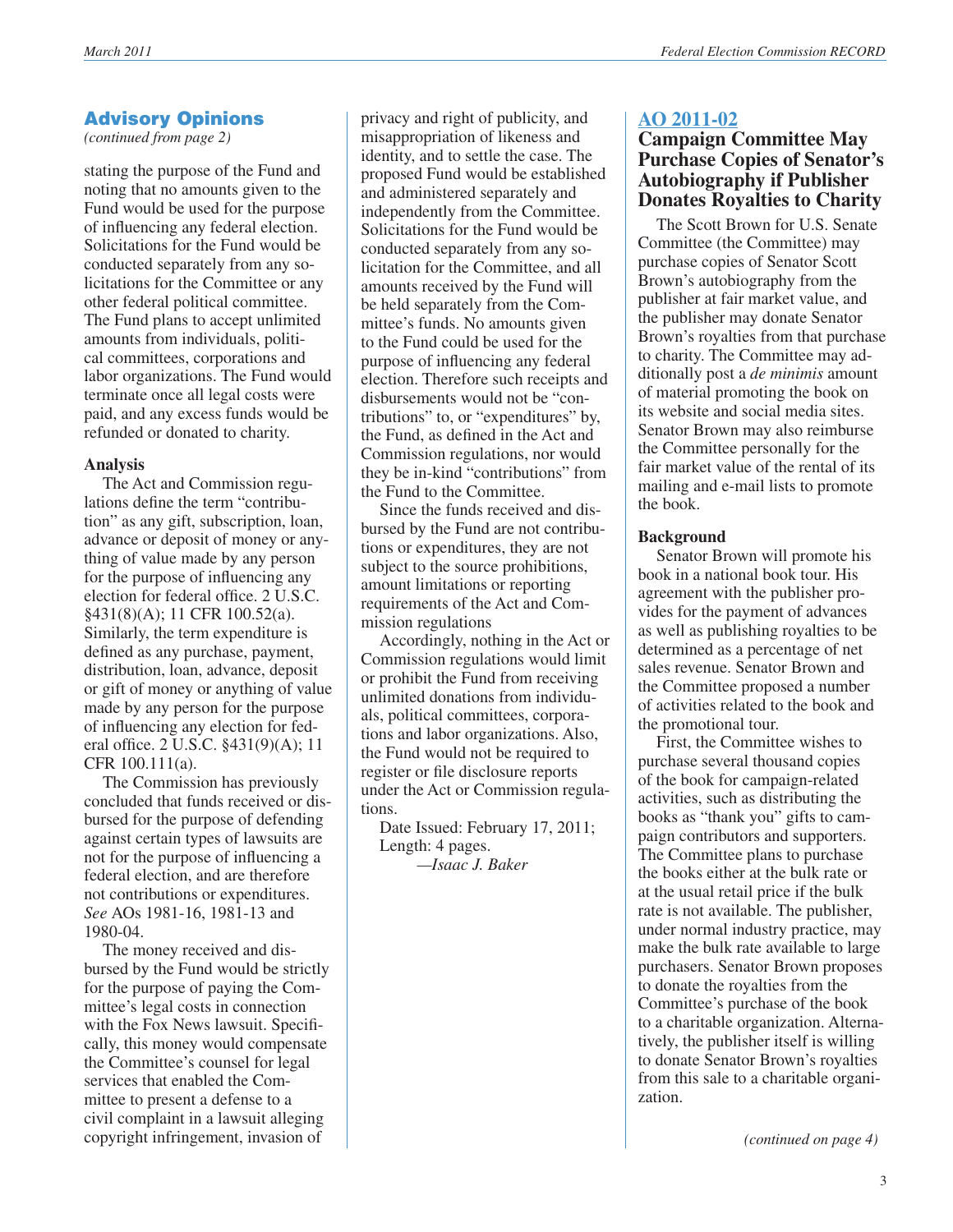### Advisory Opinions

*(continued from page 3)*

Second, the Committee proposes to promote the book by posting information on the Committee's website. Under the Committee's proposal, this information would consume no more than 25 percent of its home page. The Committee also proposes to use the social media sites Facebook, Twitter and LinkedIn by posting promotional information about the book and Senator Brown's book tour.

Third, the Committee proposes to promote the book to individuals on the Committee's e-mail and mailing lists.

Fourth, when Senator Brown travels to promote the book on the national book tour, he proposes to host fundraising events for the Committee in the book tour cities. The travel costs of the book tour will be paid by the book's publisher.

Finally, the Committee proposes to have a campaign staffer collect email addresses from people who attend Senator Brown's book-signing events while on the book tour. The Committee plans to use the e-mail addresses that it collects to apprise people of Committee news and activities and for fundraising.

#### **Analysis**

*Campaign Purchase of Book*. The Committee may use campaign funds to purchase copies of the book from the publisher at the fair market price under the proposal where the publisher donates to charity the amount that Senator Brown would have otherwise earned as royalties from that purchase.

The Federal Election Campaign Act (the Act) and Commission regulations prohibit the conversion of campaign funds by any person (including the candidate) to "personal use." 2 U.S.C. §439a(b); 11 CFR 113.1(g) and 113.2(e)(5). Under the Act, "a contribution or a donation shall be considered to be converted to personal use if the contribution or

amount is used to fulfill any commitment, obligation or expense of a person that would exist irrespective of the candidate's election campaign or individual's duties as a holder of Federal office." 2 U.S.C. §439a(b) (2). In several previous Advisory Opinions, the Commission has considered whether an authorized committee's purchase of its own candidate's book is personal use. *See*, e.g. AOs 2006-18 and 2001-08. Here, the Committee's funds would be used to purchase the book solely for distribution as gifts to the Committee's financial contributors and political supporters, and thus would be used by the Committee only for the purpose of influencing Senator Brown's election to federal office. As in AO 2001-08, the publisher is willing to donate the resulting royalties to a charitable organization and not increase the royalty calculation that would go to the candidate.

Senator Brown may not personally accept royalties resulting from the campaigns purchase of his book, even if he then makes a charitable donation equal to that amount. Although the Act specifically allows campaign funds to be donated to a charity, it also provides that such a contribution or donation cannot be converted to personal use. 2 U.S.C. §439a(a) and (b)(1). Senator Brown must not receive any benefit, tangible or intangible, from the publisher's donation of the royalty amounts.

*Promotional Information*. The Committee may post a *de minimis* amount of material promoting the book on its website and on social media sites such as Facebook, Twitter and LinkedIn without violating the restriction of personal use of campaign funds. The use of an authorized committee's asset, such as the Committee's website, to promote the candidate's book would ordinarily constitute a prohibited personal use. However, the Commission has previously determined that the addition of one or two sentences of promotional material about a

candidate's book to an authorized committee's website did not constitute personal use of campaign funds, since the amount of promotional material and the cost to the candidate's committee were *de minimis*. *See* AO 2006-07. The Commission concluded in this case that the Committee's proposal to devote up to 25 percent of the Committee website's homepage, Facebook page and LinkedIn page to book promotion, and up to 10 percent of the Committee's Twitter page, is not *de minimis*. The Committee may, however, consistent with Advisory Opinion 2006-07, post a *de minimis* amount of material on its own website and social media sites.

*Committee E-mail and Mailing Lists*. Senator Brown may personally reimburse the Committee for the fair market value of the rental of its e-mail and mailing lists, based on an independent list appraisal, and then use the e-mail and mailing lists to promote the sale of his book. Commission regulations provide that the transfer of campaign committee assets does not constitute personal use, provided that the transfer is for fair market value. 11 CFR 113.1(g) (3). The Commission has previously determined that a committee's mail-

*(continued on page 5)*

### Need FEC Material in a Hurry?

 Use FEC Faxline to obtain FEC material fast. It operates 24 hours a day, 7 days a week. Hundreds of FEC documents reporting forms, brochures, FEC regulations—can be faxed almost immediately.

 Use a touch tone phone to dial **202/501-3413** and follow the instructions. To order a complete menu of Faxline documents, enter document number 411 at the prompt.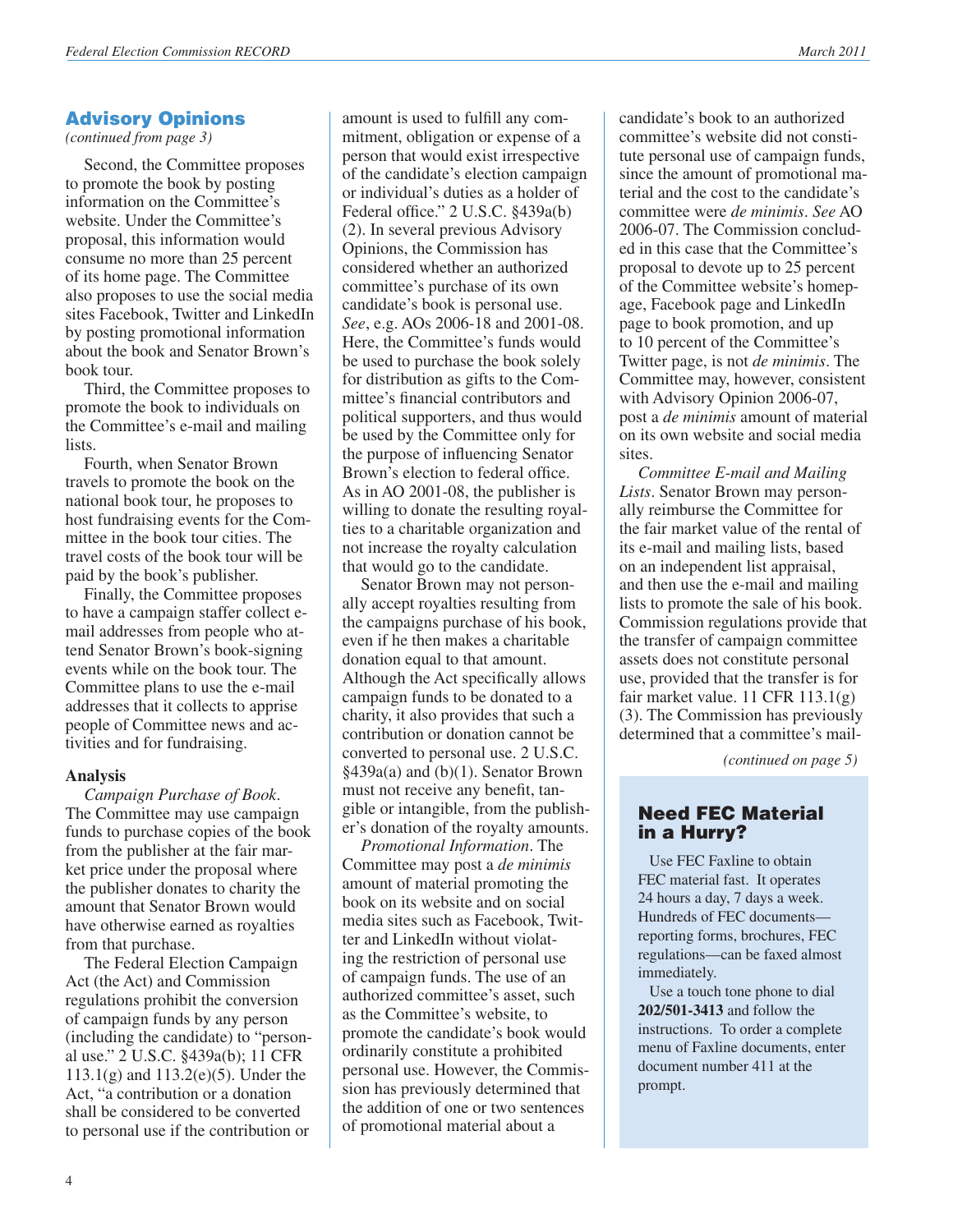### Advisory Opinions

*(continued from page 4)*

ing lists are assets that have value and are frequently sold, rented or exchanged. *See*, e.g., AOs 2002-14 and 1982-41. Since Senator Brown will receive royalties from the sale of the book, the use of the Committee's e-mail and mailing lists for promotion of Senator Brown's book are subject to the personal use regulations. However, since Senator Brown proposes to reimburse the Committee personally for the fair market value of the lists, this will not result in prohibited personal use of campaign funds.

*Travel Expenses*. The Commission could not approve by the required four votes a response to the question of whether Senator Brown may host fundraising events in cities where the book's publisher pays his travel costs as part of the book's promotion.

*Collection of E-mail Addresses by the Committee*. The Commission could not approve by the required four votes a response to the question of whether the Committee could collect the e-mail addresses of people who attend the Senator's book-signing and promotional events for the purpose of soliciting contributions in the future.

Date Issued: February 17, 2011; Length: 9 pages.

 *—Myles Martin*

### **Advisory Opinion Requests**

### **AOR 2011-03**

Use of recount fund for litigation expenses (DSCC, RNC, NRCC, DCCC, NRSC, February 7, 2011)

### **AOR 2011-04**

Membership organization posting candidate position papers on a members-only website (AIPAC, February 24, 2011)

### Electronic **Filing**

### **Mandatory Electronic Filing**

Since January 1, 2001, filers that receive contributions or make expenditures in excess of \$50,000 in a calendar year, or that have reason to expect to do so, have been required to submit all reports, statements and designations to the FEC electronically. 11 CFR 104.18(a)(1). This article answers some frequently asked questions about the FEC's mandatory electronic filing requirements.

### **Who is affected? Is it just political committees or are individuals and other unregistered entities required to file electronically too?**

Anyone—registered or not—who is required to file a report, statement or designation with the FEC and meets the \$50,000 threshold must file electronically.

### **What about Senate campaigns?**

No. Senate candidate committees (and other persons who support/ oppose only Senate candidates) file with the Secretary of the Senate and are not required to file electronically. They may, however, voluntarily file unofficial copies of their reports electronically.

### **What happens if an electronic filer mistakenly files a report on paper?**

Any filer who is required to file electronically, but instead files on paper, will be considered a nonfiler and may be subject to enforcement action. 11 CFR 104.18(a)(2). Note that this consequence applies to both political committees and individual/ non-committee filers.

### **Can an e-filer submit anything on paper?**

No. Electronic filers should plan to communicate with the FEC paperlessly.1 All FEC reporting forms are available for e-filing, and filers may respond to inquiries and explain transactions using the memo text function in their electronic filing software or a miscellaneous electronic submission (Form 99).

### **What is meant by "Reason to Expect to Exceed the Threshold?"**

Once filers actually exceed the \$50,000 threshold, they have "reason" to expect" to exceed the threshold in the following two calendar years. 11 CFR 104.18(a)(3)(i). As a result, they must begin to file electronically with their next report, statement or designation and continue to file electronically for the two years (January through December) following the year in which they exceeded the threshold. Filers with no historic data on which to base their calculations should expect to exceed the threshold if they either receive contributions or make expenditures that exceed one-quarter of the threshold amount in the first quarter of the calendar year, or they receive contributions or make expenditures that exceed one-half of the threshold amount in the first half of the calendar year. 11 CFR 104.18(a)(3)(ii).

The regulations allow an exception to the requirement of filing for the following two calendar years for candidate committees:

• That have \$50,000 or less in net debts outstanding on January 1 of the year following the election;

*(continued on page 6)*

*1 Exceptions include Debt Settlement Plans (FEC Form 8), copies of refund checks, copies of redesignation or reattribution letters, loan agreements, Schedule C-1 with original signatures and statements of forgiveness for candidate personal fund loans. A committee's initial Form 1 and a candidate's initial Form 2 are also filed on paper.*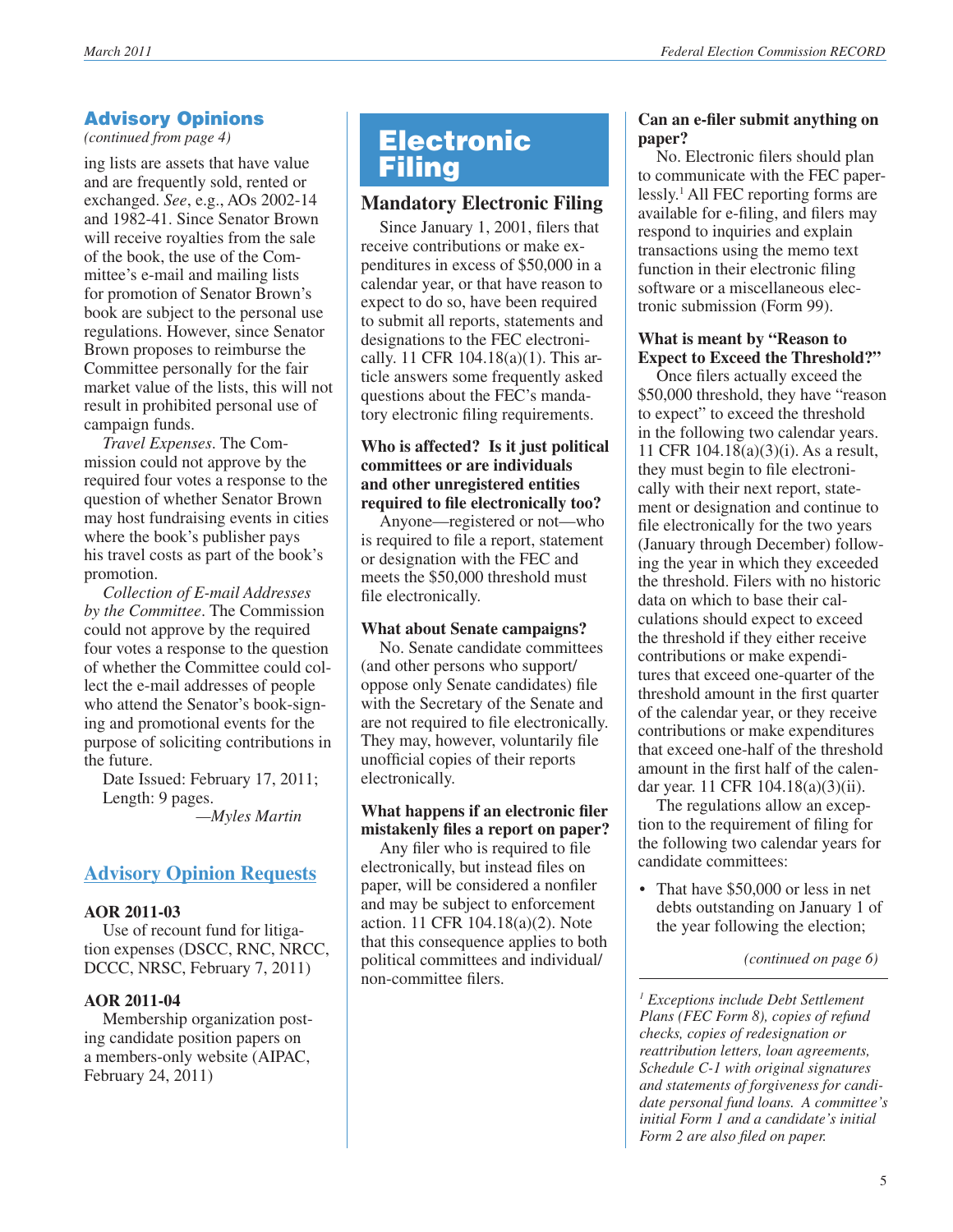# **Electronic Filing**<br>(continued from page 5)

- That anticipate terminating prior to the next election year; and
- Whose candidate has not qualified as a candidate for the next election and does not intend to become a candidate in the next election. 11 CFR 104.18(a)(3)(i).

While all committees must file electronically in the year in which they exceed the threshold, authorized candidate committees meeting these requirements do not "expect to exceed the threshold" in the following two calendar years and, therefore, need not file electronically during those years unless they actually exceed the threshold.

### **Who do I contact if I have further questions?**

For more information, contact the following offices between 8:30 a.m. and 5:30 p.m. Eastern time:

- For general information on reporting requirements, call the Information Division at 800/424- 9530 (press 6) or 202/694-1100 (e-mail [info@fec.gov](mailto:info@fec.gov));
- For information about a specific report you are filing with the FEC, call your Campaign Finance Analyst (the person who reviews your report) in the Reports Analysis Division at 800/424-9530 (press 5) or 202/694-1130.
- If you have problems uploading your reports or any other technical issue, contact Technical Support at 800/424-9530 (extension 1307).
- For information about how to obtain a password, FECFile software or other technical questions, contact the Electronic Filing Office at 800/424-9530 (extension 1667).

—*Dorothy Yeager*

### **Contribution Limits for 2011-2012**

| <b>Type of Contribution</b>                    | Limit                   |
|------------------------------------------------|-------------------------|
|                                                |                         |
| Individuals/Non-multicandidate Committees      |                         |
| to Candidates per Election                     | \$2,500                 |
|                                                |                         |
| Individuals/Non-multicandidate Committees      |                         |
| to National Party Committees per Year          | \$30,800                |
|                                                |                         |
| Biennial Limit for Individuals                 | $$117,000$ <sup>1</sup> |
|                                                |                         |
| National Party Committee to a Senate Candidate | \$43,100 <sup>2</sup>   |

*1 This amount is composed of a \$46,200 limit for what may be contributed to all candidates and a \$70,800 limit for what may be contributed to all PACs and party committees. Of the \$70,800 portion that may contributed to PACs and parties, only \$46,200 may be contributed to state and local party committees and PACs.*

*2 This limit is shared by the national committee and the Senate campaign committee.*

### Inflation Adjustments

### **Contribution Limits for 2011-2012**

Under the Federal Election Campaign Act (the Act), certain contribution limits are indexed for inflation every two years, based on the change in the cost of living since 2001, which is the base year for adjusting these limits.<sup>1</sup> The inflation-adjusted limits are:

- The limits on contributions made by persons to candidates and national party committees (2 U.S.C.  $§441a(a)(1)(A)$  and (B));
- The biennial aggregate contribution limits for individuals (2 U.S.C.  $§441a(a)(3)$ ; and
- The limit on contributions made by certain political party committees (2 U.S.C. §441a(h)).

*1 The applicable cost of living adjustment amount is 1.23152.*

Please see the chart above for the contribution amount limits applicable for 2011-2012. The inflation adjustments to these limits are made only in odd-numbered years. The per-election limits on contributions to candidates are in effect for the two-year election cycle beginning the day after the general election and ending on the date of the next general election (i.e., November 3, 2010 – November 6, 2012). All other contribution limits are in effect for the two-calendar-year period beginning on January 1 of the odd-numbered year and ending on December 31 of the even-numbered year (i.e., January 1, 2011 – December 31, 2012).

Please note, however, that these limits do not apply to contributions raised to retire debts from past elections. Contributions may not exceed the contribution limits in effect on the date of the election for which those debts were incurred. 11 CFR  $110.1(b)(3)(iii)$ .

The Act also includes a rounding provision for all of the amounts that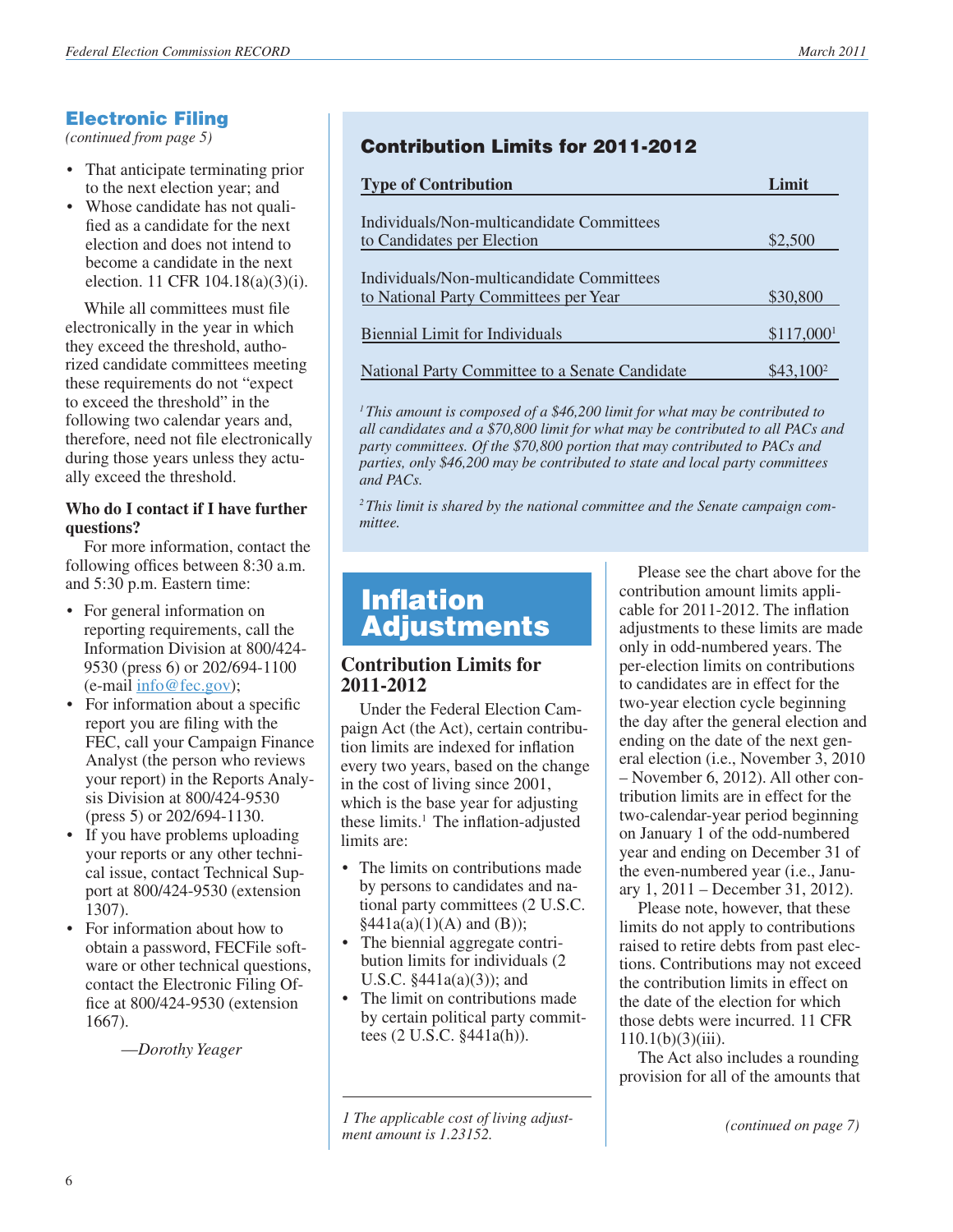### **Inflation Adjustments**<br>(continued from page 6)

are increased by the indexing for inflation.2 Under this provision, if the inflation-adjusted amount is not a multiple of \$100, then the amount is rounded to the nearest \$100. *—Elizabeth Kurland*

### **2011 Coordinated Party Expenditure Limits**

The 2011 coordinated party expenditure limits are now available. The limits are:

- \$88,400 for House nominees in states that have only one U.S. House Representative;
- \$44,200 for House nominees in states that have more than one U.S. House Representative; and
- A range from \$88,400 to \$2,458,500 for Senate nominees, depending on each state's voting age population.

Party committees may make these special expenditures on behalf of their 2011 general election nominees. National party committees have a separate limit for each nominee. The national Senatorial and Congressional committees do not have separate coordinated party expenditure limits, but may receive authorization to spend against the national limit or state party limits. Each state party committee has a separate limit for each House and Senate nominee in its state. Local party committees do not have their own separate limit. One party committee may authorize another committee of that party to make an

*(continued on page 8)*

### **Authority to Make Coordinated Party**  Expenditures on Behalf of House and Senate Nominees

| <b>National Party Committee</b> | May make expenditures on behalf of House<br>and Senate nominees. May authorize <sup>1</sup> other<br>party committees to make expenditures<br>against its own spending limits. National<br>Congressional and Senatorial campaign<br>committees do not have separate limits. |
|---------------------------------|-----------------------------------------------------------------------------------------------------------------------------------------------------------------------------------------------------------------------------------------------------------------------------|
| <b>State Party Committee</b>    | May make expenditures on behalf of House<br>and Senate nominees seeking election<br>in the committee's state. May authorize <sup>1</sup><br>other party committees to make expendi-<br>tures against its own spending limits.                                               |
| <b>Local Party Committee</b>    | May be authorized <sup>1</sup> by national or state<br>party committee to make expenditures<br>against its limits.                                                                                                                                                          |

### Calculating 2011 Coordinated Party Expenditure Limits

|                                                                            | <b>Amount</b>          | <b>Formula</b>                                                                                                |
|----------------------------------------------------------------------------|------------------------|---------------------------------------------------------------------------------------------------------------|
| <b>Senate Nominee</b>                                                      | See table on<br>page 8 | The greater of:<br>\$20,000 x COLA or<br>$2\phi$ x state VAP <sup>2</sup> x<br>CO <sup>7</sup> A <sup>3</sup> |
| <b>House Nominee in States</b><br>with Only One Representative             | \$88,400               | \$20,000 x COLA                                                                                               |
| <b>House Nominee in Other States</b>                                       | \$44,200               | \$10,000 x COLA                                                                                               |
| <b>Nominee for Delegate or</b><br><b>Resident Commissioner<sup>4</sup></b> | \$44,200               | \$10,000 x COLA                                                                                               |

<sup>1</sup>The authorizing committee must provide prior authorization specifying the *amount the committee may spend.*

 *2VAP means voting age population.* 

 *3COLA means cost-of-living adjustment. The applicable COLA is 4.42246.* 

 *4American Samoa, the District of Columbia, Guam, the Virgin Islands and the Northern Mariana Islands elect Delegates; Puerto Rico elects a Resident Commissioner.*

*<sup>2</sup> This provision also affects the indexing of coordinated party expenditure limits and Presidential expenditure limits in 2 U.S.C. §§441a(b) and 441a(d), as well as the disclosure threshold for lobbyist bundled contributions in 2 U.S.C. §434(i)(3)(A).*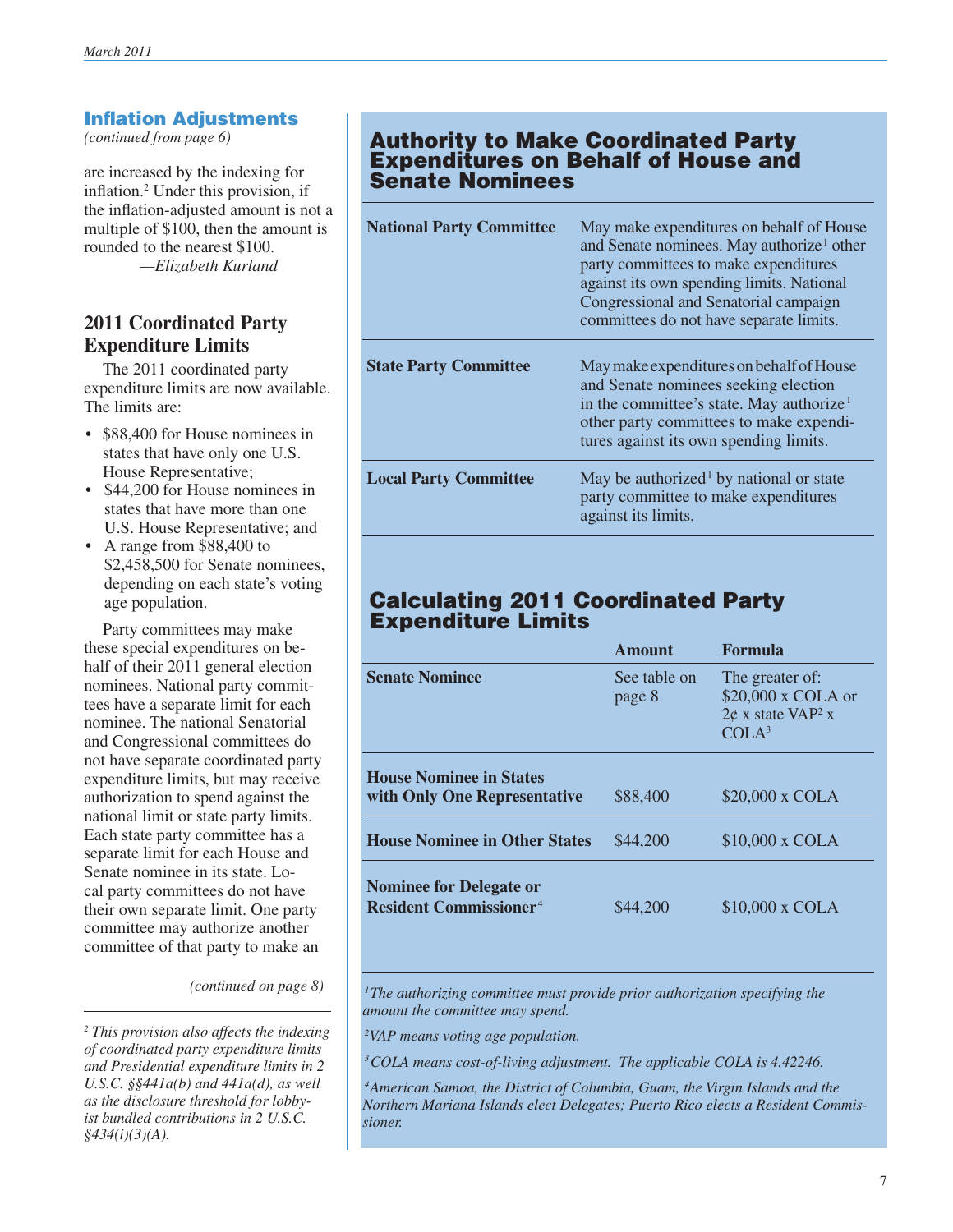### Coordinated Party Expenditure Limits for 2011 General Election Senate Nominees

| <b>State</b>    | <b>Voting Age Population</b> | <b>Expenditure Limit</b> |
|-----------------|------------------------------|--------------------------|
| Alabama         | 3,599,303                    | \$318,400                |
| Alaska*         | 527,205                      | \$88,400                 |
| Arizona         | 4,940,296                    | \$437,000                |
| <b>Arkansas</b> | 2,195,465                    | \$194,200                |
| California      | 27,795,779                   | \$2,458,500              |
| Colorado        | 3,865,036                    | \$341,900                |
| Connecticut     | 2,727,907                    | \$241,300                |
| Delaware*       | 685,978                      | \$88,400                 |
| Florida         | 14,616,271                   | \$1,292,800              |
| Georgia         | 7,324,792                    | \$647,900                |
| Hawaii          | 1,006,338                    | \$89,000                 |
| Idaho           | 1,143,651                    | \$101,200                |
| Illinois        | 9,777,437                    | \$864,800                |
| Indiana         | 4,861,307                    | \$430,000                |
| Iowa            | 2,313,538                    | \$204,600                |
| Kansas          | 2,133,356                    | \$188,700                |
| Kentucky        | 3,323,606                    | \$294,000                |
| Louisiana       | 3,397,965                    | \$300,500                |
| Maine           | 1,048,523                    | \$92,700                 |
| Maryland        | 4,385,947                    | \$387,900                |
| Massachusetts   | 5,203,385                    | \$460,200                |
| Michigan        | 7,623,767                    | \$674,300                |
| Minnesota       | 4,038,685                    | \$357,200                |
| Mississippi     | 2,194,892                    | \$194,100                |
| Missouri        | 4,589,980                    | \$406,000                |
| Montana*        | 764,058                      | \$88,400                 |
| Nebraska        | 1,359,656                    | \$120,300                |
| Nevada          | 1,977,693                    | \$174,900                |
| New Hampshire   | 1,043,155                    | \$92,300                 |
| New Jersey      | 6,691,782                    | \$591,900                |
| New Mexico      | 1,514,872                    | \$134,000                |
| <b>New York</b> | 15, 167, 513                 | \$1,341,600              |
| North Carolina  | 7,188,327                    | \$635,800                |
| North Dakota*   | 511,050                      | \$88,400                 |
| Ohio            | 8,840,340                    | \$781,900                |
| Oklahoma        | 2,796,489                    | \$247,300                |
| Oregon          | 2,986,164                    | \$264,100                |
| Pennsylvania    | 9,880,374                    | \$873,900                |
| Rhode Island    | 833,168                      | \$88,400                 |
| South Carolina  | 3,515,754                    | \$311,000                |
| South Dakota*   | 620,912                      | \$88,400                 |
| Tennessee       | 4,847,129                    | \$428,700                |
| <b>Texas</b>    | 18,210,592                   | \$1,610,700              |
| Utah            | 1,951,049                    | \$172,600                |
| Vermont*        | 500,054                      | \$88,400                 |
| Virginia        | 6,103,947                    | \$539,900                |
| Washington      | 5,170,543                    | \$457,300                |
| West Virginia   | 1,439,342                    | \$127,300                |
| Wisconsin       | 4,372,515                    | \$386,700                |
| Wyoming*        | 417,319                      | \$88,400                 |

*\* In these states, which have only one U.S. House Representative, the spending limit for the House nominee is \$88,400. In other states, the limit for each House nominee is \$44,200.*

### Inflation Adjustments

*(continued from page 7)*

expenditure against the authorizing committee's limit. Local committees may only make coordinated party expenditures with advance authorization from another committee within the party.

Coordinated party expenditure limits are separate from the contribution limits; they also differ from contributions in that the party committee must spend the funds on behalf of the candidate rather than give the money directly to the campaign. Although these expenditures may be made in consultation with the candidate, only the party committee making the expenditure—not the candidate committee—must report them. (Coordinated party expenditures are reported on FEC Form 3X, line 25, and are always itemized on Schedule F, regardless of amount.)

The accompanying tables on pages 7-8 include:

- Information on which party committees have the authority to make coordinated party expenditures;
- The formula used to calculate the coordinated party expenditure limits; and
- A listing of the state-by-state coordinated party expenditure limits.

*—Elizabeth Kurland*

### **2011 Lobbyist Bundling Threshold**

The Federal Election Campaign Act, as amended by the Honest Leadership and Open Government Act of 2007 (HLOGA), requires certain political committees to disclose contributions bundled by lobbyists/ registrants and lobbyist/registrant PACs once the contributions exceed a specified threshold amount.

The Commission must adjust the threshold amount at the beginning

*(continued on page 9)*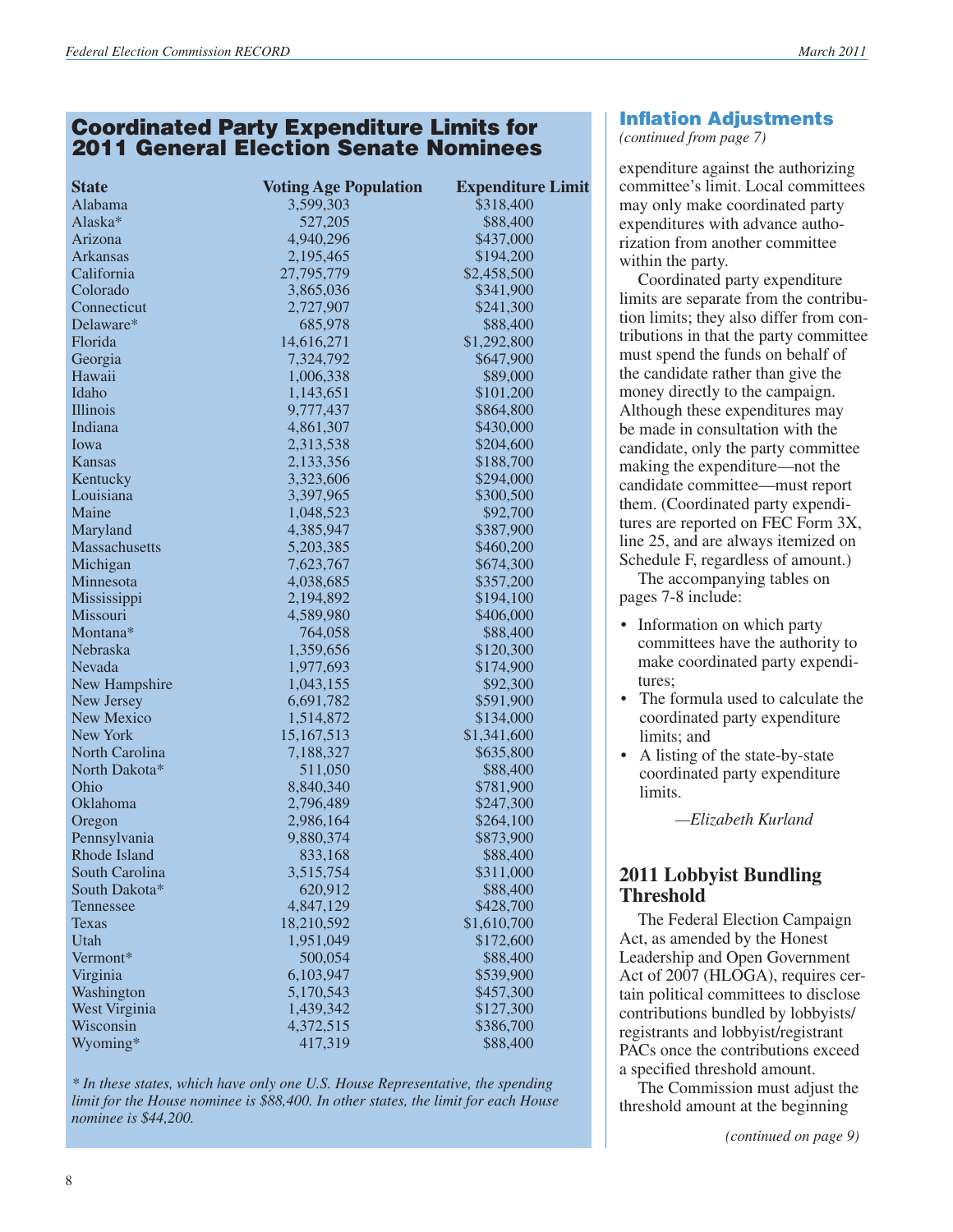### Inflation Adjustments

*(continued from page 8)*

of each calendar year based on the change in the cost of living since 2006, which is the base year for adjusting this threshold.<sup>1</sup> The resulting amount is rounded to the nearest multiple of \$100. 2 U.S.C. §441a (c)  $(1)(B)(iii)$ . Based on this formula, the lobbyist bundling disclosure threshold for 2011 is \$16,200. *—Elizabeth Kurland*

### 800 Line

### **Testing the Waters**

Before deciding to campaign for federal office, an individual may want to "test the waters"—in other words, explore the feasibility of becoming a candidate. An individual who merely test the waters, but does not campaign for office, does not have to register or report as a candidate even if the individual raises more than \$5,000—the dollar threshold that would normally trigger registration. Nevertheless, funds raised to test the waters are subject to the Federal Election Campaign Act's (the Act) contribution limitations and prohibitions. *See* Advisory Opinion 1998-18.

Once an individual begins to campaign or decides to become a candidate, funds that were raised or spent to test the waters apply to the \$5,000 threshold for qualifying as a candidate. 11 CFR 100.72(a) and 100.131(a). Once that threshold is exceeded, the individual must register with the FEC (candidates for the House of Representatives or President) or the Secretary of the Senate (candidates for the Senate), and begin to file reports.

*1 The applicable cost of living adjustment amount is 1.08163.*

*Testing the Waters vs. Campaigning*. An individual may conduct a variety of activities to test the waters. Examples of permissible testing-the-waters activities include polling, travel and telephone calls to determine whether the individual should become a candidate. 11 CFR 100.72(a) and 100.131(a).

Certain activities, however, indicate that the individual has decided to become a candidate and is no longer testing the waters. In that case, once the individual has raised or spent more than \$5,000, he or she must register as a candidate. Intent to become a candidate, for example, is apparent when individuals:

- Make or authorize statements that refer to themselves as candidates ("Smith in 2012" or "Smith for Senate":
- Use general public political advertising to publicize their intention to campaign;
- Raise more money than what is reasonably needed to test the waters or amass funds (seed money) to be used after candidacy is established;
- Conduct activities over a protracted period of time or shortly before the election; or
- Take action to qualify for the ballot. 11 CFR 100.72(b) and 100.131(b).

*Contribution Limits*. Contribution limits apply to all the support given to an individual who is testing the waters. The limits apply, for example, to:

- Gifts of money, goods and services;
- Loans (except bank loans);
- • Certain staff advances until repaid;
- Endorsements and guarantees of bank loans; and
- Funds given or personally loaned to the individual to pay for his or her living expenses during the testing-the-waters period.

For additional information on contributions, including current contribution limits, please review the FEC's [Contributions Brochure.](http://www.fec.gov/pages/brochures/contrib.shtml)

*Prohibitions*. An individual who is testing the waters must comply with the Act's prohibitions. The Act specifically prohibits money from:

- Labor organizations (although funds from a labor separate segregated fund are permissible);
- Corporations, including nonprofit corporations (although funds from a corporate separate segregated fund are permissible);
- Foreign nationals; or
- Federal government contractors. 11 CFR 114.2(a),(b), and (d), 110.20(a)(3), 115.2.

*Recordkeeping*. An individual who tests the waters must keep financial records. If the individual later becomes a candidate, the money raised and spent to test the waters must be reported by the campaign as contributions and expenditures. 11 CFR 101.3. The money raised and spent for testing the waters must be disclosed on the first report the principal campaign committee files.

*Separate bank account*. Although this is not a requirement, an individual who tests the waters may want to consider segregating testingthe-waters funds from personal funds by setting up a separate bank account for the deposit of receipts and the payment of expenses. If the individual later becomes a candidate, a campaign account must be established to keep campaign funds separate from anyone's personal funds. 11 CFR 102.10, 102.15, 103.2, 103.3(a).

*Organizing a Testing-the-Waters Committee.* An individual may organize a committee for testing the waters. An exploratory committee or a testing-the-waters committee is

*(continued on page 10)*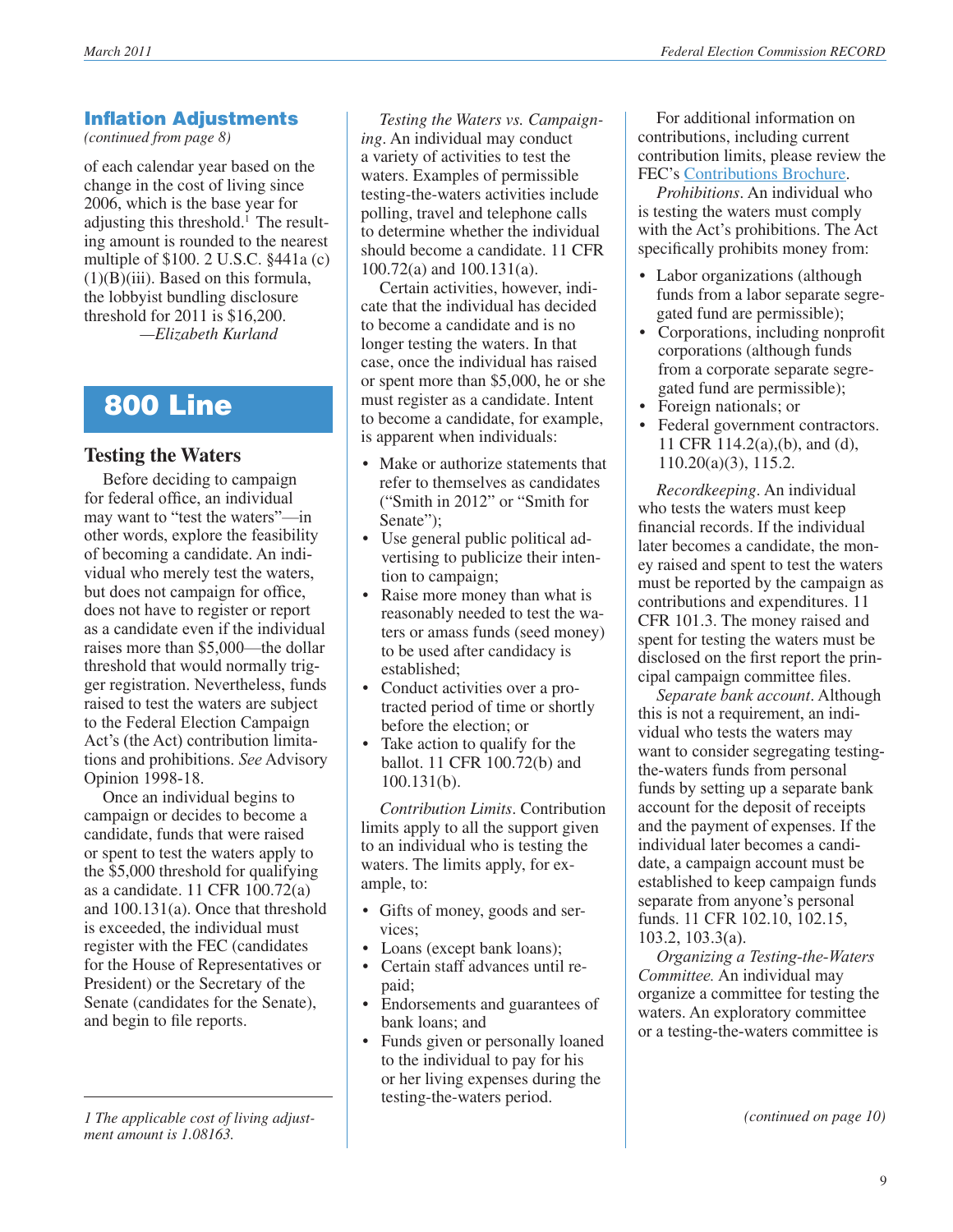### 800 Line

*(continued from page 9)*

not considered a political committee under the Act and is not required to register with the FEC or to file reports. The name of the testing-thewaters committee and statements made by committee staff must not refer to the individual as a candidate. Thus, for instance, a testing-the-waters committee may be named "Sam Jones Exploratory Committee," but not "Sam Jones for Congress."

If the committee's activities go beyond the testing the waters and the committee begins to campaign, the committee must register with the FEC. The funds raised during the testing-the-waters phase automatically become contributions, and the funds spent, including polling costs, become expenditures. These contributions and expenditures count toward the threshold that triggers candidate status. Once the contributions exceed \$5,000, the individual becomes a candidate and must register under the Act. To download registration and reporting forms, please visit the FEC webpage for "[Forms for Candidates and Autho](http://www.fec.gov/info/forms.shtml)[rized Committees.](http://www.fec.gov/info/forms.shtml)"

If an individual decides not to run for federal office, there is no obligation to report these finances, and the donations made to the testing-thewaters committee will not count as contributions.

Further information on organizing a campaign committee can be found in the [Campaign Guide for Con](http://www.fec.gov/pdf/candgui.pdf)[gressional Candidates and Commit](http://www.fec.gov/pdf/candgui.pdf)[tees](http://www.fec.gov/pdf/candgui.pdf) [PDF].

*—Stephanie Caccomo*

### **DC Seminar for House and Senate Campaigns**

On April 6, 2011, the Commission will hold a one-day seminar for House and Senate campaign committees at its headquarters in Washington, DC.<sup>1</sup> This seminar is recommended for:

- Treasurers and staff of House and Senate campaigns who have responsibility for compliance with federal campaign finance laws;
- • Attorneys, accountants and consultants who have clients that are any of the above;
- Anyone who wants to gain indepth knowledge of federal campaign finance law as it applies to campaign committees; and
- Anyone who wants to learn about recent and possible future changes resulting from legislation and litigation.

The seminar will address fundraising and reporting rules, as well as recent changes to the law. Specific workshops are designed for those seeking an introduction to the basic provisions of the law, as well as those with more experience in campaign finance law. Experienced FEC staff and Commissioners will conduct the workshops.

The registration fee for this seminar is \$100 per attendee. Payment by credit card is required prior to the seminar. The FEC recommends waiting to make hotel and air reservations until you have received confirmation of your registration.

**Outreach** A full refund will be made for all cancellations received before 5 p.m. EDT on April 1, 2011. Complete information is available on the FEC web site at [http://www.fec.gov/info/](http://www.fec.gov/info/conferences/2011/candidateseminar.shtml) [conferences/2011/candidatesemi](http://www.fec.gov/info/conferences/2011/candidateseminar.shtml)[nar.shtml,](http://www.fec.gov/info/conferences/2011/candidateseminar.shtml) along with the seminar agenda and a list of hotels located near the FEC. Questions about the seminar should be directed to the Information Division by phone at 800/424-9530 (press 6), or locally at 202/694-1100, or via e-mail to [Conferences@fec.gov.](mailto:Conferences@fec.gov)

—*Katherine Carothers*

### **DC Seminar for Corporations and Their PACs**

On May 11, 2011, the Commission will hold a one-day seminar for corporations and their PACs at its headquarters in Washington, DC.<sup>1</sup> This seminar is recommended for:

- Treasurers and staff of corporations and their PACs who have responsibility for compliance with federal campaign finance laws;
- • Attorneys, accountants and consultants who have clients that are corporations;
- Anyone who wants to gain indepth knowledge of federal campaign finance law as it applies to corporations; and
- Anyone who wants to learn about recent and possible future changes resulting from legislation and litigation.

The seminar will address fundraising and reporting rules, as well as recent changes to the law. Specific workshops are designed for

*(continued on page 11)*

*1 This seminar replaces the FEC's annual Washington, DC, conference for corporate PACs. For additional information, see the [October 2010](http://www.fec.gov/pdf/record/2010/oct10.pdf)* Record*, page 14.*

*1 This seminar replaces the FEC's annual Washington, DC, conference for campaign committees. For additional information, see the [October 2010](http://www.fec.gov/pdf/record/2010/oct10.pdf)* Re[cord](http://www.fec.gov/pdf/record/2010/oct10.pdf)*, page 14.*